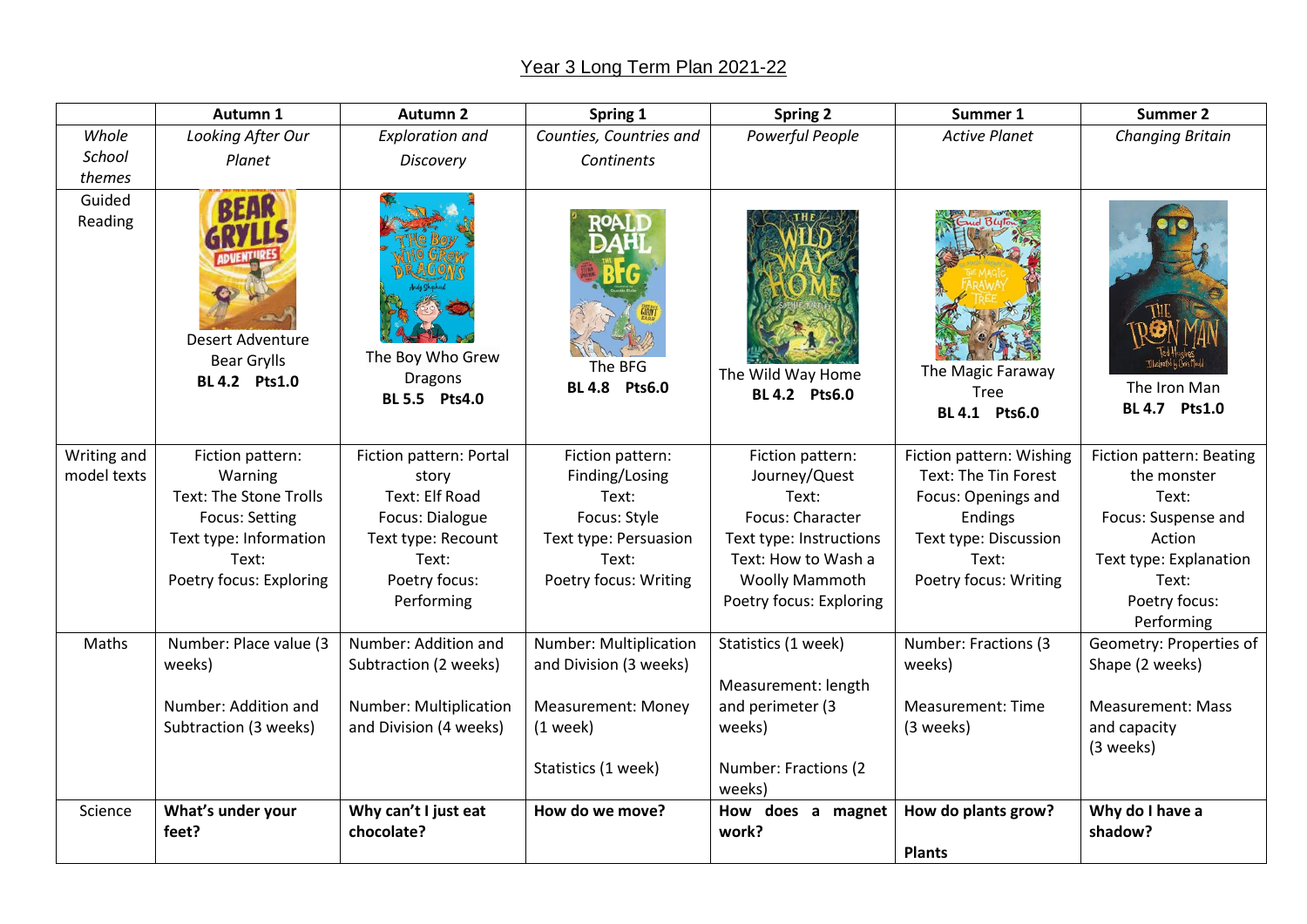|         | <b>Rocks and soils</b><br>Compare and group | <b>Animals including</b>                          | <b>Animals including</b>                       | <b>Forces and magnets</b><br>Compare how things move | Explore the requirements<br>for life and growth in    | Light<br>Recognise that light is                      |
|---------|---------------------------------------------|---------------------------------------------------|------------------------------------------------|------------------------------------------------------|-------------------------------------------------------|-------------------------------------------------------|
|         | different kinds of rocks.                   | humans                                            | humans<br>Identify that humans and             | on different surfaces.                               | plants and investigate how                            | needed to see things.                                 |
|         | Describe how fossils are                    | Identify that animals,                            | some animals have<br>skeletons and muscles for | Observe how magnets<br>attract and repel each        | water is transported.                                 | Understand that light is<br>reflected from surfaces.  |
|         | formed.                                     | including humans, need<br>the right types and     | support, protection and                        | and<br>materials.<br>other                           | Identify and describe the                             |                                                       |
|         | Recognise that soils are                    | amount of nutrition, and<br>that they cannot make | movement.                                      | Describe poles in terms of<br>magnets                | functions of different parts<br>of a flowering plant. | Know that shadows form<br>when a light source is      |
|         | made from rocks and                         | their own food; they get                          |                                                | Make predictions.                                    |                                                       | blocked and find patterns                             |
|         | organic matter.                             | nutrition from what they<br>eat.                  |                                                |                                                      | Explore the part that<br>flowers play in the life     | in how shadows can<br>change.                         |
|         |                                             |                                                   |                                                |                                                      | cycle of flowering plants.                            |                                                       |
|         |                                             |                                                   |                                                |                                                      |                                                       | Recognise that light from<br>the sun can be dangerous |
|         |                                             |                                                   |                                                |                                                      |                                                       | and that there are ways to                            |
|         |                                             |                                                   |                                                |                                                      |                                                       | protect their eyes.                                   |
| History |                                             | What were the key<br>achievements of the          |                                                | How do we know<br>what life was like in              |                                                       | <b>What did the Romans</b><br>do for us?              |
|         |                                             | <b>Ancient Egyptians?</b>                         |                                                | the Stone Age?                                       |                                                       |                                                       |
|         |                                             |                                                   |                                                |                                                      |                                                       |                                                       |
|         |                                             | Egyptians<br>Locate Egypt and the                 |                                                |                                                      |                                                       | timeline                                              |
|         |                                             | Uk.                                               |                                                | Stone Age to Iron age                                |                                                       |                                                       |
|         |                                             |                                                   |                                                | timeline chronology                                  |                                                       | Who were the Romans?                                  |
|         |                                             | Life in Ancient Egypt<br>Rulers. merchants and    |                                                | linked to previous                                   |                                                       | Life in Britain before                                |
|         |                                             | slaves                                            |                                                | learning.                                            |                                                       | the Romans                                            |
|         |                                             |                                                   |                                                | How people lived.                                    |                                                       |                                                       |
|         |                                             | <b>Beliefs</b>                                    |                                                | Nomads / hunter                                      |                                                       | Invasion                                              |
|         |                                             | <b>Howard Carter and</b>                          |                                                | gatherers                                            |                                                       | Occupation                                            |
|         |                                             | Tutankhanumn                                      |                                                | Bronze age                                           |                                                       |                                                       |
|         |                                             |                                                   |                                                |                                                      |                                                       | Impact/changes                                        |
|         |                                             | Construction (pyramids)                           |                                                | Bronze age life /<br>comparison                      |                                                       | <b>Boudicca</b>                                       |
|         |                                             | Writing (hieroglyphics)                           |                                                |                                                      |                                                       |                                                       |
|         |                                             |                                                   |                                                | Iron age                                             |                                                       |                                                       |
|         |                                             |                                                   |                                                |                                                      |                                                       |                                                       |
|         |                                             |                                                   |                                                |                                                      |                                                       |                                                       |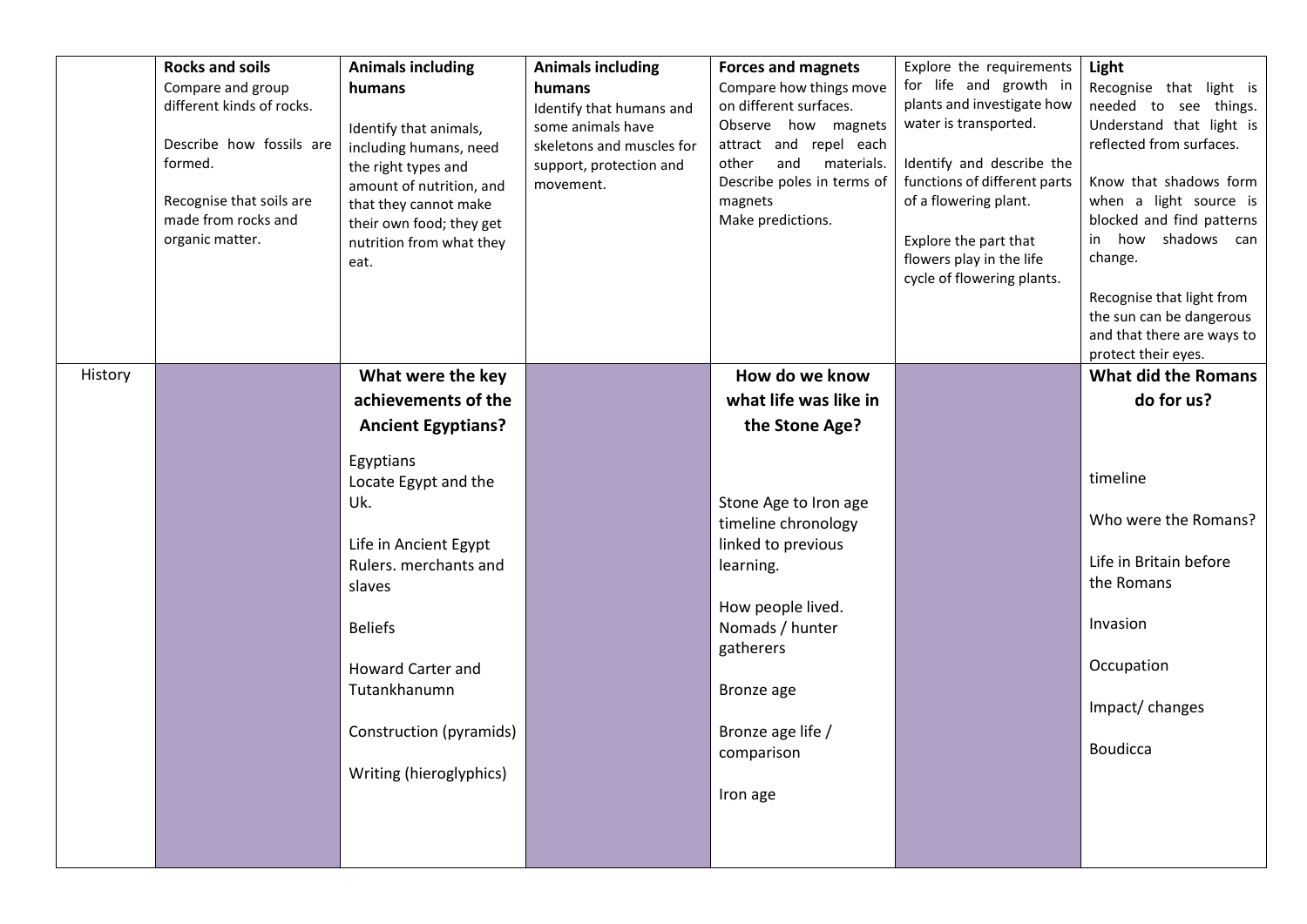| Geography | What exactly is a<br>desert?<br><b>Biomes</b><br>Locating on maps-<br>biomes, deserts,<br>countries, equator,<br>hemispheres<br>plants and<br>desertification<br>adaptation plants<br>animals and humans<br>Physical and human<br>features of deserts. | Why is London our<br>capital and what is it<br>like?<br>Name and locate<br>counties, and cities of<br>the United<br>Kingdom<br>London/ human and<br>physical features of the<br>city.<br>Comparison London to<br>Truro.<br>Physical and human<br>features<br>Landmarks, tourism<br>The River Thames | How are forests used in<br>the United Kingdom?<br><b>Biomes</b><br><b>Forest Biomes</b><br>Climatic regions<br>Deciduous forest<br>Names and locate first<br>in the UK.<br><b>Compare New Forest</b><br>and Tehidy woods<br>How the New Forest<br>and Tehidy woods are<br>used/ natural<br>resources.<br>Human impact on<br>forest biomes. |                                                                                                                                                                                             |
|-----------|--------------------------------------------------------------------------------------------------------------------------------------------------------------------------------------------------------------------------------------------------------|-----------------------------------------------------------------------------------------------------------------------------------------------------------------------------------------------------------------------------------------------------------------------------------------------------|--------------------------------------------------------------------------------------------------------------------------------------------------------------------------------------------------------------------------------------------------------------------------------------------------------------------------------------------|---------------------------------------------------------------------------------------------------------------------------------------------------------------------------------------------|
| Art       | How can I use colour<br>for effect?<br>Erin Hanson -<br>$\bullet$<br>focus artist<br>Colour<br>$\bullet$<br>exploration;<br>colour wheels,<br>complementary<br>and opposing<br>colours                                                                 | How do artists use tone<br>when they draw and<br>sketch?<br>• Stephen<br><b>Wiltshire-Focus</b><br>Artist<br>Observational<br>drawing,<br>Sketching<br>Use of tone                                                                                                                                  |                                                                                                                                                                                                                                                                                                                                            | How do we make and<br>decorate coil pots?<br>Roman pottery/ Picasso<br>- focus artists<br>Coil pots<br>$\bullet$<br>Making slip<br>Slab techniques<br>Decorating<br>$\bullet$<br>techniques |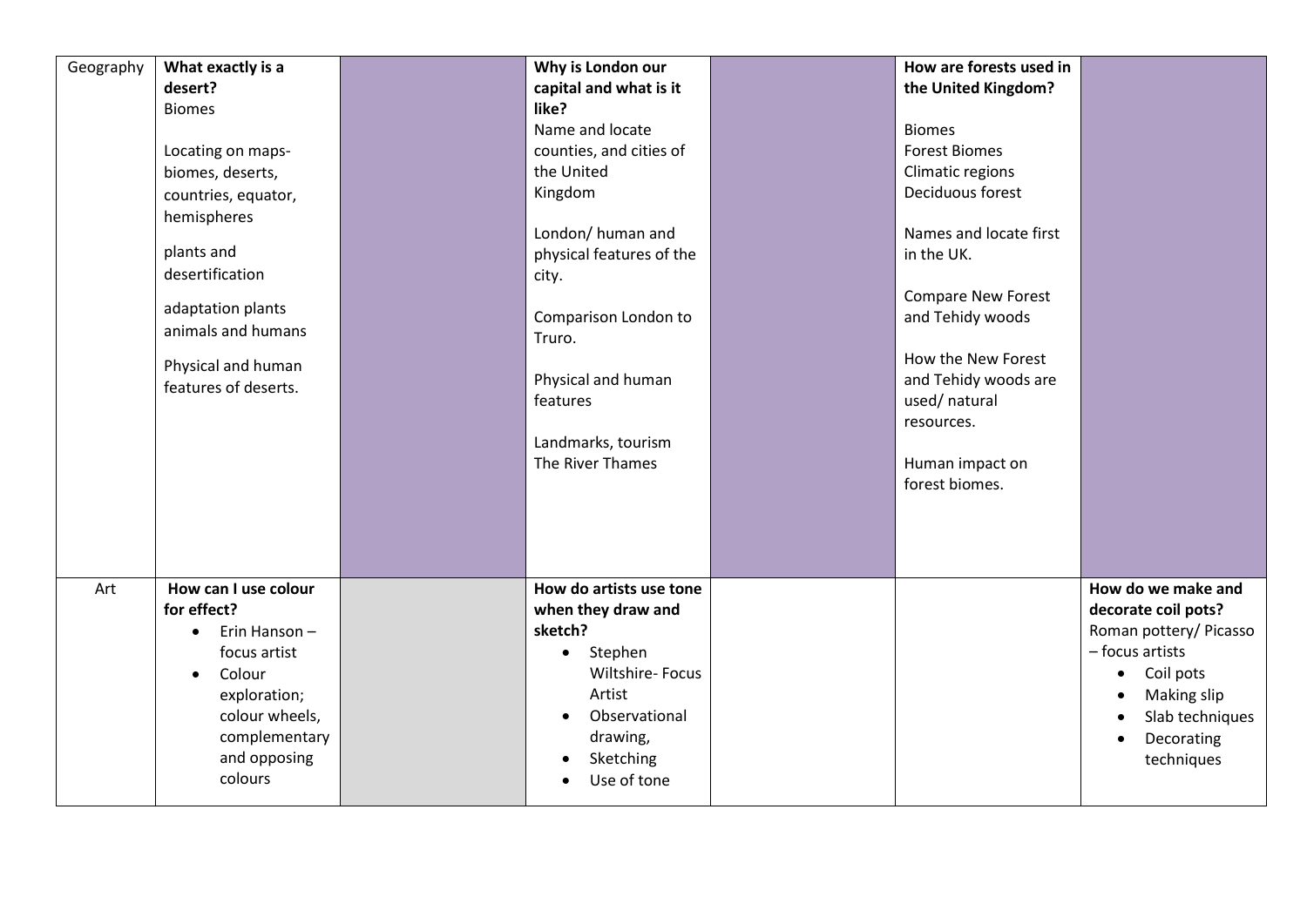|           | Paper weaves<br>$\bullet$<br>using colour<br>contrast            |                                                                                                                                                       |                                                                                           |                                                                                                                                                                                          |                                                                                                                                                  |                                                                                                                                                                             |
|-----------|------------------------------------------------------------------|-------------------------------------------------------------------------------------------------------------------------------------------------------|-------------------------------------------------------------------------------------------|------------------------------------------------------------------------------------------------------------------------------------------------------------------------------------------|--------------------------------------------------------------------------------------------------------------------------------------------------|-----------------------------------------------------------------------------------------------------------------------------------------------------------------------------|
| <b>DT</b> |                                                                  | How do I use a net to<br>create a package?<br><b>Structures</b><br>Shell structures<br>3D shapes using nets<br>CAD<br>Scoring, folding and<br>cutting |                                                                                           | How can we link levers<br>to make a __ move?<br>Levers and linkages<br>Pivots                                                                                                            |                                                                                                                                                  | How healthy is your<br>sandwich?                                                                                                                                            |
| French    | Unit 1: Bonjour<br>Greetings; numbers to 10;<br>nouns            | Unit 2: En Classe<br>Classroom objects;<br>Colours;<br>Say your age<br><b>Practice and</b><br>pronunciation of the 'r'<br>sound                       | <b>Unit 3: Mon Corps</b><br>Body parts;<br>Eyes and hair description;<br>Days of the week | Unit 4: Les animaux<br>Animals and pets<br>Numbers to 20<br>Use third person (he/she)<br>for names and description<br><b>Practice and</b><br>pronunciation of the 'é'<br>and 'ou' sounds | Unit 5: Ma famille<br>Family members;<br>Alphabet;<br>Household items;<br>Prepositions on and in                                                 | Unit 6: Bon anniversaire!<br>Food: ask for snacks;<br>Numbers to 31;<br>Months;<br>Form dates: It is<br><b>Practice and</b><br>pronunciation of the 'eu'<br>and 'on' sounds |
| Computing | How do I use<br>technology safely?                               |                                                                                                                                                       |                                                                                           |                                                                                                                                                                                          |                                                                                                                                                  |                                                                                                                                                                             |
|           | Online safety<br>passwords<br>Creating algorithms<br>Programming | Understanding and<br>using technology<br>Online safety<br>coding                                                                                      | Online safety.<br>Collect and present<br>information.<br>Use search<br>technologies.      | Understanding and<br>using technology<br><b>GP Scenario 4: posting</b><br>photos online<br><b>GP Scenario 5:</b>                                                                         | Design and create<br>content.<br>Use a variety of<br>software to accomplish<br>given goals.                                                      | Understanding and<br>using technology<br>Online safety                                                                                                                      |
|           | coding                                                           |                                                                                                                                                       | Internet safety week.                                                                     | Understand what<br>geotagging                                                                                                                                                            | Online safety<br><b>GP Scenario 6:</b><br>Understand what photo<br>tagging<br><b>GP Scenario 7:</b><br>Understand how to<br>identify and respond | phishing email / text<br>message.<br><b>GP Scenario 8:</b><br>Understand how to<br>communicate safely<br>and sensibly online<br>using chat rooms.                           |